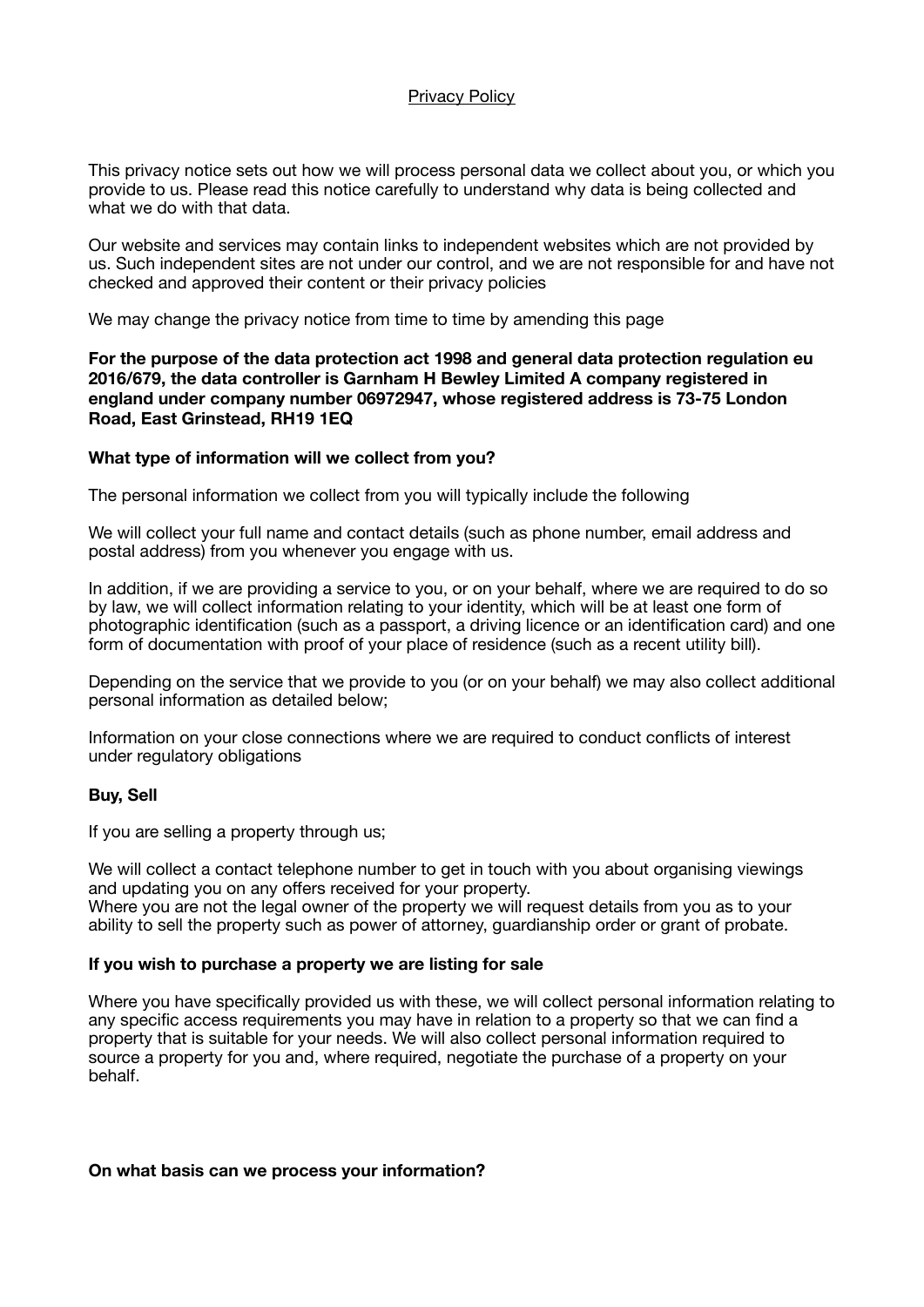The legal grounds under data protection legislation for processing your personal data are as follows:

- It is necessary for the performance of a contract to which you are a party, or to take steps prior to entering into a contract with you, for us to provide you with our products and services.
- You have given us explicit consent to the processing of your personal data for one or more specific purposes, namely 1) where you have given us consent to receive electronic marketing by us and/or 2) to process your Special Category Personal Data described above. You do not need to provide us with marketing consent in order to receive our services.
- To comply with our statutory obligations, including (verifying your identity, prevention of fraud and money laundering and to assess your credit worthiness)
- It is necessary for the purposes of our legitimate interests, except where our interests are overridden by the interests, rights or freedoms of affected individuals (such as you). To determine this we shall consider a number of factors, such as what you were told at the time you provided your data, what your expectations are about the processing of the data, the nature of the data, and the impact of the processing on you. Our legitimate interests include processing necessary to improve and to promote our services and product and to better understand our customers' interests and knowledge of the property market and to administer the technical aspects of our service and products.
- Where we need to comply with a legal obligation; or in rare circumstances:
- Where we need to protect your interests (or someone else's interests); and/or
- Where it is needed in the public interest or for official purposes

### **What are we going to do with your information?**

We will hold and use personal information about you in the following ways:

- In order to fulfil our obligations to you when providing you with our property services
- To share your information with others where necessary to fulfil our property services for you or where acting as agent for a third party on your behalf
- To comply with our statutory and regulatory obligations, including [verifying your identity, prevention of fraud and money laundering and to assess your credit worthiness]
- Communicate with you during the course of providing our services, for example with your enquiries and requests.
- Statistical purposes so we can analyse figures to help us manage our business and plan strategically for the future.
- To provide you, or to enable [third parties] to provide you, with information about goods or services we feel may interest you, where you have provided permission for us to do so or, if you are an existing customer only, where we choose to contact you by electronic means (including e-mail or SMS) with information about our own goods and services similar to those which you have already obtained from us or negotiated to obtain from us . For those marketing messages you can unsubscribe at any time
- To notify you about changes to our service;

#### **Who will your information be shared with**

We will pass your details to the following organisations (our data processors) who carry out certain activities on our behalf as part of our providing our services: Rightmove, Zoopla, Sentury Advice, Facebook, Metropix, Premier property Lawyers, Smartsearch, robinson elliott surveyors. We will also pass your details where necessary to your property solicitors and those of the other party to your transaction. We will also disclose your personal information to third parties:

- In the event that we sell or buy any business or assets, in which case we will disclose your personal data to the prospective seller or buyer of such business or assets.
- If our company or substantially all of our assets are acquired by a third party, in which case personal data held by us about our customers will be one of the transferred assets.
- If we are under a duty to disclose or share your personal data in order to comply with any legal or regulatory obligation, or to protect the rights, property, or safety of our company, our customers, or others. This includes exchanging information with other companies and organisations for the purposes of fraud protection and credit risk reduction.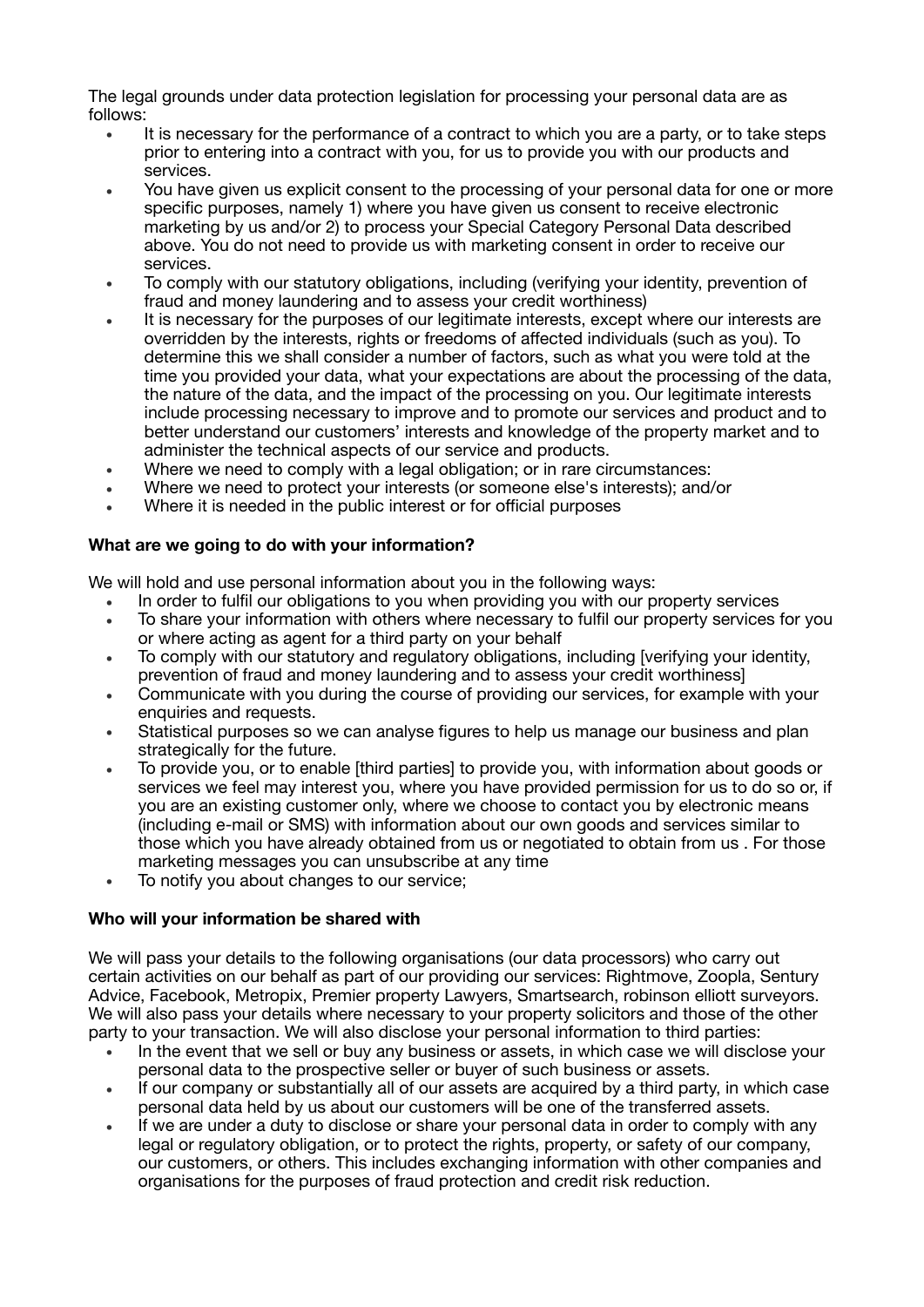We will not share your information with third parties for marketing purposes without first obtaining your prior consent.

# **What happens if you do not provide information that we request?**

We need some of your personal information to perform the services you have requested from us. For example:

- where we are selling a property on your behalf we need to know your contact information so that we can update you with information on viewings, offers and the progress of the sale;
- where you have asked us to find you a property which meets certain access requirements, we may need to know some further details about your particular circumstances so that we can find you a suitable property;

We also need some information so that we can comply with our legal obligations. For example, we may need identity documents from you to meet our obligations to prevent fraud and money laundering. If you do not provide the information required for these purposes, we will not be able to perform our contract with you and may not be able to provide services to you or continue to provide certain services to you. We will explain when this is the case at the point where we collect information from you.

#### **How we keep your information secure**

The security of information is very important to us and we have measures in place which are designed to prevent unauthorised access to your personal information including but not limited to:

- Your data will be held on a secure servers within the European Economic Area (EEA) with all reasonable technological and operations put in place to safeguard it from unauthorised access.
- Hard copy documentation is stored in a secure room at all times. There are strict access requirements in place and access is restricted to those absolutely necessary. We ensure access to personal information is restricted to Garnham H Bewley Estate Agents employees and workers or other persons working within Garnham H Bewley on a need to know basis. Training is provided to any of those Garnham H Bewley employees and workers who need access to personal information.

#### **For how long do we keep your personal information**

• The period for which we will keep your personal information will depend on the type of service you have requested from us. The retention period may be longer than the period for which we are providing services to you where we have statutory or regulatory obligations to retain personal information for a longer period, or where we may need to retain the information in case of a legal claim.

### **Your rights in relation to your personal information**

- You have a number of rights in relation to your personal information, these include the right to:
- Be informed about how we use your personal information
- Obtain access to your personal information that we hold
- Request that your personal information is corrected if you believe it is incorrect, incomplete or inaccurate
- Request that we erase your personal information in the following circumstances:
- If Garnham H Bewley Estate Agents are continuing to process personal information beyond the period when it is necessary to do so for the purpose for which it was originally collected
- If Garnham H Bewley Estate Agents are relying on consent as the legal basis for processing and you withdraw consent
- If Garnham H Bewley Estate Agents is relying on legitimate interests as the legal basis for processing and you object to this processing and there is no overriding compelling ground which enables us continue with the processing
- If the personal information has been processed unlawfully (i.e. in breach of the requirements of the data protection legislation)
- If it is necessary to delete the personal information to comply with a legal obligation
- **Ask us to restrict our data processing activities where you consider that:**
- personal information is inaccurate
- our processing of your personal information is unlawful
- where we no longer need the personal information but you require us to keep it to enable you to establish, exercise or defend a legal claim